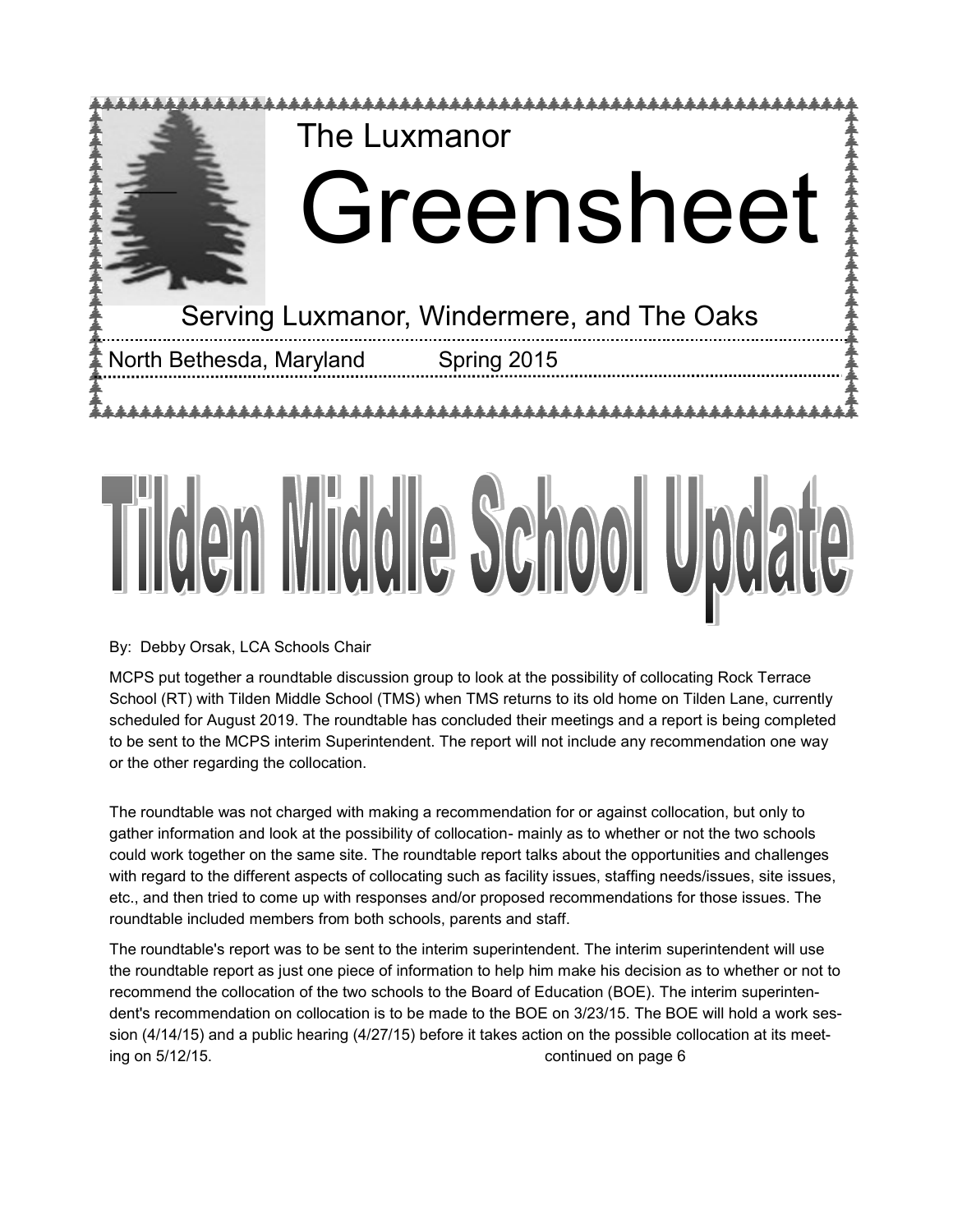## **Luxmanor Citizens Association**

**The Association serves Luxmanor, Windermere, and The Oaks.**

#### **Association Contacts:**

| <b>President</b>     | Harris Leonard                          | 897-8588                              |
|----------------------|-----------------------------------------|---------------------------------------|
| Vice-President       | Barbara Gold                            | 571-0173                              |
| <b>Directory</b>     | Susan Ryba                              | 881-1701                              |
| <b>Greensheet</b>    | Amy Peterson<br>greensheet@luxmanor.org |                                       |
| <b>Membership</b>    | Marilyn                                 |                                       |
|                      | Hammerman                               | 881-0011                              |
| <b>Public Safety</b> | Hal Quayle                              | 881-0240                              |
| Roads/Traffic        | Jonathan Simon                          | 530-4665                              |
| <b>Schools</b>       | Debby Orsak                             | 770-2289                              |
| Listserv             | Lynn Waters                             | 215-896-8179                          |
|                      | lynnwaters@aol.com                      |                                       |
| Website              | Susan Ryba                              | 881-1701                              |
|                      |                                         | Della Stolsworth dellast1@verizon.net |
|                      | <b>Special Events</b> DeAtley Barish    | 984-9593                              |
|                      | deatley3@verizon.net                    |                                       |
| <b>Social</b>        |                                         | Nurit Coombe nurit.coombe@gmail.com   |
| Welcome              |                                         |                                       |
|                      | Susan Olson                             | 881-1823                              |
|                      | spolson@msn.com                         |                                       |
|                      |                                         |                                       |

## 2015-16 LCA OFFICER

#### NOMINATING COMMITTEE

If anyone is interested in running for office (President, Vice President, Treasurer, Recording Secretary, Corresponding Secretary , Trustee on the LCA Executive Board, please contact

**Jim Caskey, jimcaskey2@gmail.com Carole Gelfeld, cgelfeld@aol.com**, or

**Della Stolsworth, dellast1@verizon.net**, by April 12, 2015. . Their phone numbers can be found through the LCA Directory.

The various duties and responsibilities of these positions can be found on www.luxmanor.org, (at "About Luxmanor," in the By-Laws).

## ART SHOW

#### ANY INTEREST?

A community art show has been held for several years but is there enough interest this year? Let us know by

emailing your vote…



 dellas1@verizon.net spsolson@msn.com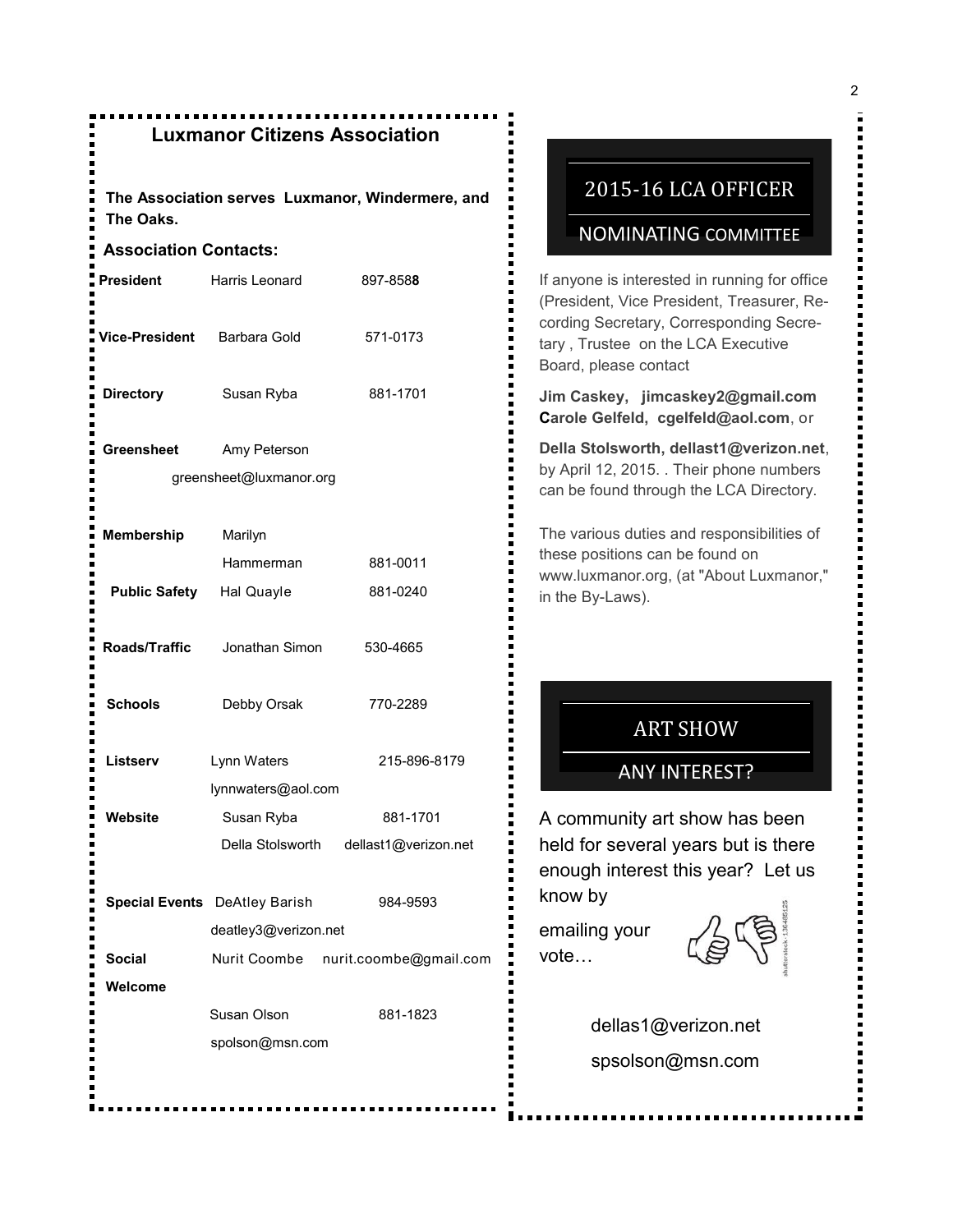**LCA**

**President's Message**

 After a long, cold, snowy winter, we are looking forward to a warm spring and to the exciting events LCA has planned for this spring.

First, we are sponsoring a discussion about the possible colocation of Tilden Middle School and Rock Terrace School. Debbie Orsak, School Chairperson, and Della Stolsworth, Trustee, are publishing important dates

and information about this issue on the regular LCA list serve and LCA has established a special list serve exclusively for discussion of this topic, but LCA wants to ensure that all residents have the opportunity to share their views on the issue, so LCA has arranged for a meeting at Trinity Lutheran Church on April 21 at 7:30 P. M.

Our semiannual membership meeting will be held on May 21 at the Trinity Lutheran Church on Old Georgetown Road at 7:30 P. M. We will listen to presentations by a representative of the Bus Rapid Transit system and an update by Councilmember Berliner's aide.

LCA also is sponsoring a wonderful run in honor of Paul and Celine Silver on June 7. This benefit run is now an annual tradition.

Have a good spring and join us for LCA's upcoming events.

Sincerely, Harris Leonard

# **If You're "On a Roll" Near a Stop Sign, Give Yourself a Brake!**

Being "on a roll" in Vegas can mean a fabulous night. But being "on a roll" at a stop sign can mean a ticket, a minor accident or even death. State law requires that you come to a full and complete stop at all stop signs (and right-on-red intersections). Technically, this means all four wheels must not be moving, with your vehicle at a complete stand stil.

If you would like to be part of the Traffic Committee to address this or other traffic-related issues or, if you simply have concerns or suggestions, please contact me at: jonathan747@gmail.com

Jonathan Simon LCA Traffic Committee Chairman

### **Click Around Luxmanor.org--**

#### **It's Great Stuff**

The LCA's new website contains a wide variety of resources for you. Be sure to click around luxmanor.org. and become familiar with its features.. You'll find membership meetings/ notices, Greensheet newsletters, directory information, listServe email info, suppliers lists, development projects, photo gallery, LCA contact information, and more

Whether you are looking for new ways to get involved in the community, suggest activities for the LCA, or access information about issues important to you and your neighbors, spend some time on luxmanor.org. It's a terrific resource and only a few clicks away.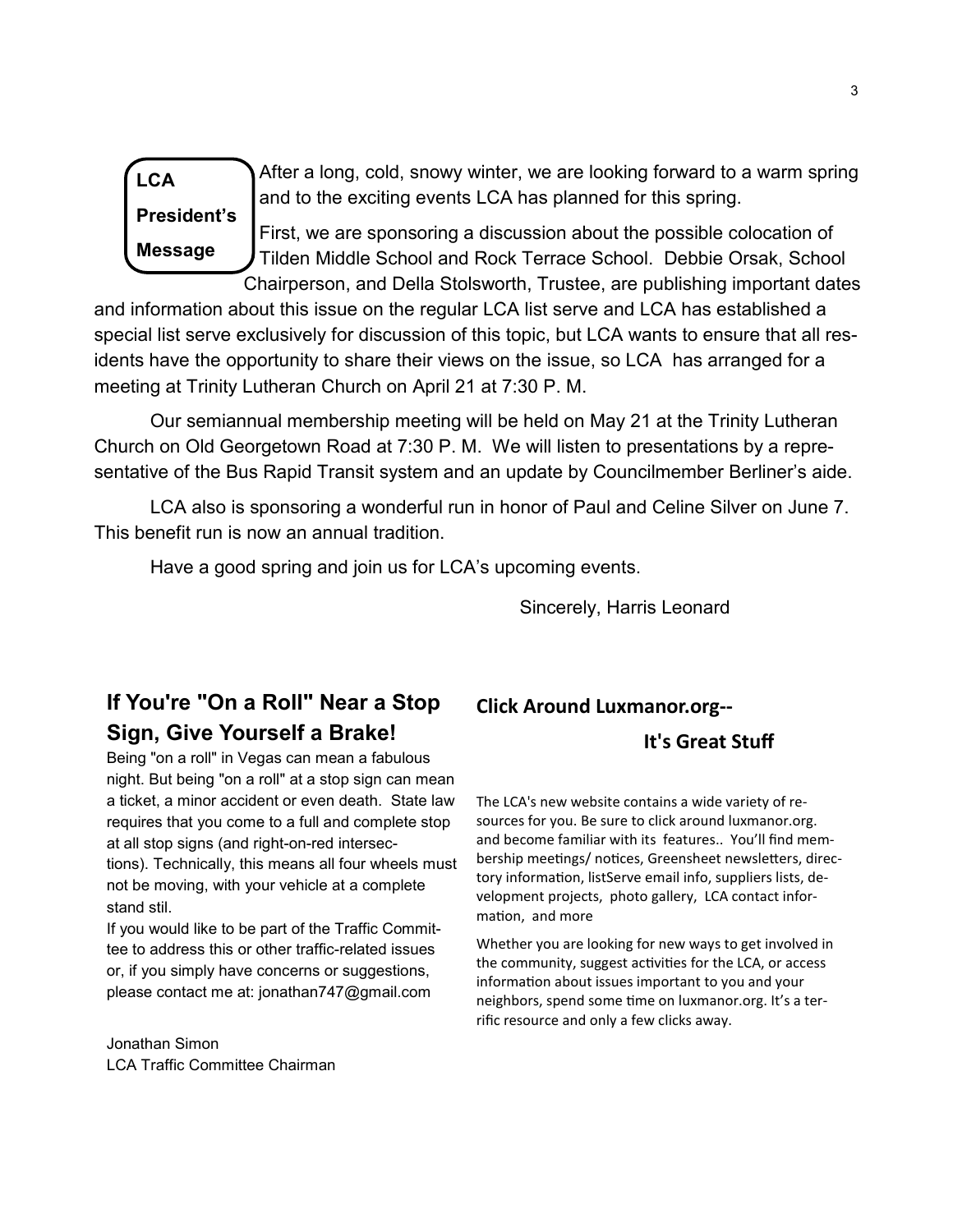

byL Della Stolsworth

.

The most recent activity on the Pike and Rose development has been the approval of re-opening Hoya Street (the street that ran behind the old nursery near Toys-R-Us). This, in conjunction with re-aligning the intersection of Executive Blvd. and Old Georgetown Road and the addition of a street that will run from Nicholson to Old Georgetown Road (currently titled Market Street), creates the beginning of a grid that will, hopefully alleviate congestion at 355/187 intersections and allow for traffic flow when Rockville Pike is redone (likely 10-15 years from now). The best way to get an idea of what this will look like is to visit the County website at: [http://www.montgomerycountymd.gov/dot](http://www.montgomerycountymd.gov/dot-dte/projects/whiteflintw/index.html)-dte/projects/ [whiteflintw/index.html.](http://www.montgomerycountymd.gov/dot-dte/projects/whiteflintw/index.html) A public Hearing is scheduled for March 12 at 7:30pm at the M-NCPPC Auditorium.

There have been some planning hearings on North Bethesda Market 2 (the high rise that will go up where the Chili's is now) that were not SIGNIFIGANTLY different from what we have seen in prior community presentations – mostly swapping some office space for retail or vice versa, amending the design, slight change in number and mix of units – but nothing earth-shattering. Keep up with the latest news on the LCA website, www.luxmanor.org , under the Zoning & Development heading.

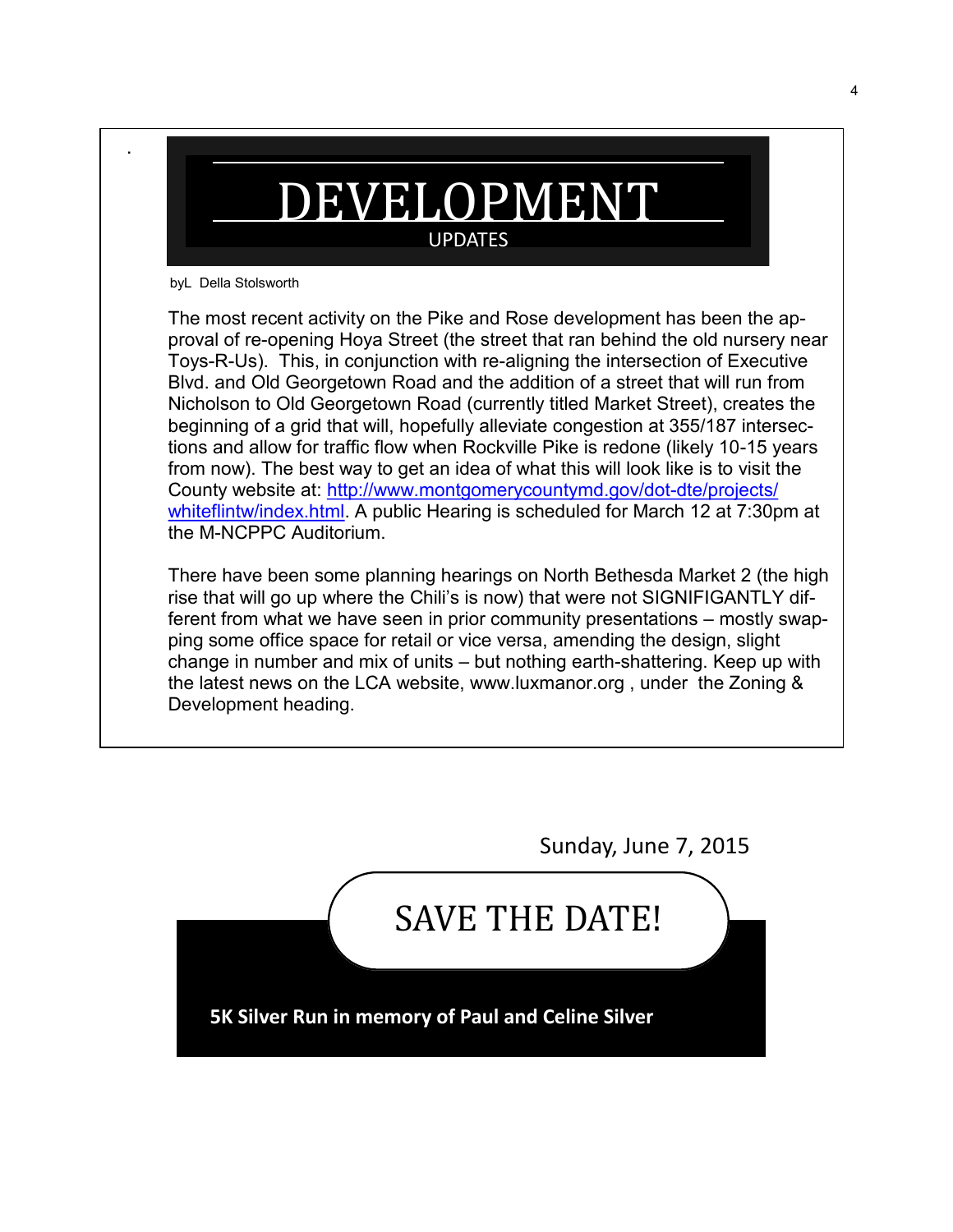# COMMUNITY WIDE MEETING

7:30 P.M. , MAY 21ST, TRINITY CHURCH

Two speakers are planned for our upcoming Spring LCA general meeting.

Drew Morrison, Legislative Aide in the Office of Councilmember Roger Berliner has agreed to address our community on issues related to transportation, infrastructure, energy, and environment. Morrison handles a broad portfolio of policy issues and constituent services including transit development, urban road design, green infrastructure banks, and Uber/taxi regulations."

David Hauck, representing Communities for Transit also plans to speak.. He has been a member of the Montgomery County Executive's Transit Task Force since 2011 and currently serves on the Montgomery County's Rapid Transit System Steering Committee. He also serves on the board of Communities for Transit. As a member of Maryland Sierra Club's executive committee, he was active in building support for expanded transit options in Montgomery County. Communities for Transit (CFT) educates the public on a planned Rapid Transit System for Montgomery County. As a new county-based non-profit, it focuses on community outreach to build awareness of the case for rapid transit as an effective response to unsustainable traffic problems."

# **Spring Social Events**

A summer opening social is being planned in conjunction with the Silver Run on Sunday, June 7. Anyone able to help plan this event or with ideas for other events, please

contact Nurit at [nurit.coombe@gmail.com](https://netmail.verizon.com/netmail/%22http:/mailto:nurit.coombe@gmail.com%22) or 301-346-5252.

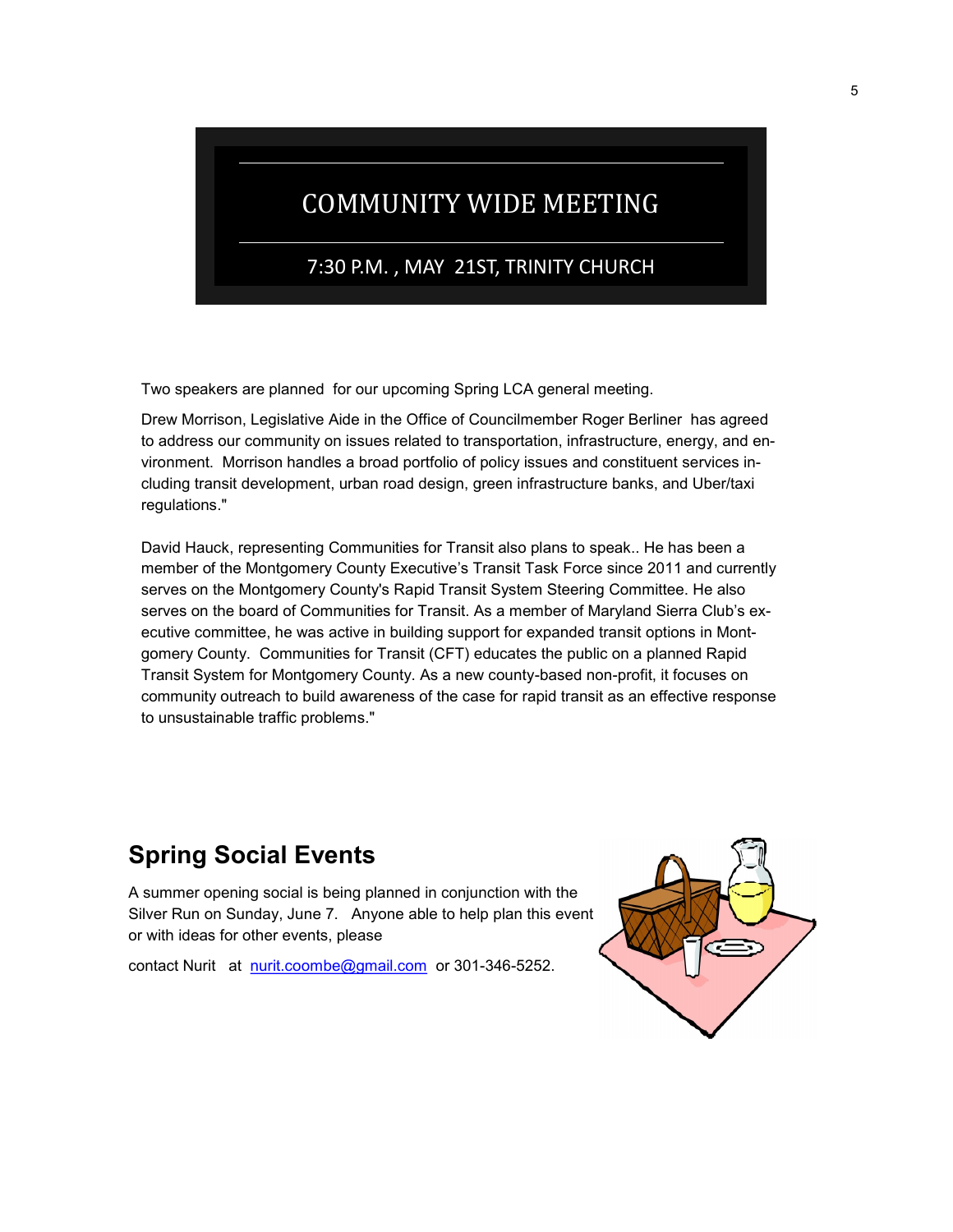## Tilden School, Continued from front page

All information relating to the roundtable, including the final report when it is completed, will be posted on the MCPS web site at the following link:

http://www.montgomeryschoolsmd.org/departments/planning/CommunityInfo\_Roundtable.shtml

At this time, we do not know what the interim superintendent will recommend to the BOE. However, it is important to note that regardless of what the interim superintendent recommends, it is the BOE that has the final decision on the collocation. The interim superintendent could recommend that the two schools should not be collocated, and the BOE will still have its work session, public hearing and could vote at its meeting that the two schools will be collocated. Conversely, the interim superintendent could recommend collocation and the BOE could vote against it. The entity that is making the decision is the BOE.

Many Luxmanor residents came to the Public Information Meeting held at TMS and it is obvious that this ISSUE is important to the community. It is our community's middle school and it is right for us to be concerned and involved. But, I would like to please ask that everyone make sure that all our facts are checked with the appropriate people before rumors and ideas are spread that may or may not be correct that could lead to misinformation that unintentionally alarms and/or harms others, especially those in our own community.

The LCA Board is planning a special meeting on Tuesday, April 21st so that the community can meet to discuss the possible collocation. This date was selected because it is after the interim superintendent's recommendation to the BOE and after the BOE's work session, but it is before the BOE public hearing. We want to make sure that all of our community members have a chance to ask questions and gather information from the appropriate sources, and that all of their voices have a chance to be heard.

To summarize the important dates:

- 03/23/15 Interim Superintendent's Recommendation to the BOE
- 04/14/15 Board of Education Work Session
- 04/21/15 LCA Special Meeting on Collocation
- 04/27/15 Board of Education Public Hearing
- 05/12/15 Board of Education Action

As always, if you have any questions, please email me, Debby@cagley.com

Thanks, Debby Orsak LCA Schools Chair

**Special Community Meeting to Discuss Proposals for Tilden Middle School Tuesday, April 21 Trinity Church Old Georgetown Road 7:30 p.m.**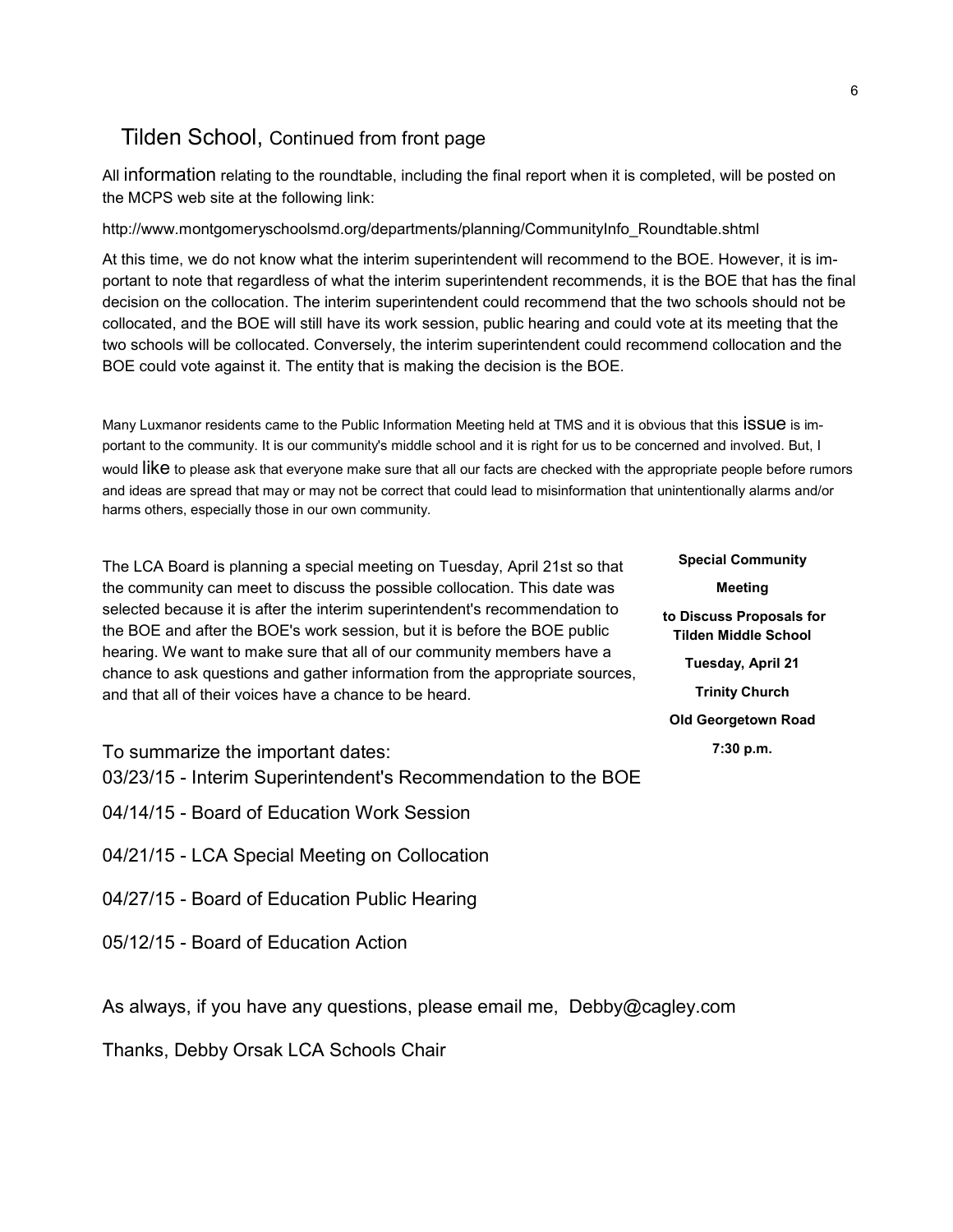

## **A Yahoo Group titled "Tilden Middle School Discussion- LCA"**

### **Turn to Suppliers List on Luxmanor.org for Recommended Providers**

When searching for everything from decorators and plumbers to doctors and lawn care, the LCA membership values the recommendations exchanged by email on the LCA ListServ. But sometimes it's not practical to wait for new email exchanges or try to recover old emails. LCA members may now turn to the Suppliers List database on the LCA website, where the recommendations gathered from the ListServ emails are stored.

Therefore, the next time you are looking for a vendor or service provider, be sure to check the Suppliers List on Luxmanor.org. See [http://luxmanor.org/suppliers](http://luxmanor.org/suppliers-list/)-list/. The current password for LCA members to access the Suppliers List is **lca1122**.

Special thanks to Patti Cancellier, who volunteers her time to update the LCA Suppliers List on a regular basis.

The content of the LCA Suppliers List is gathered exclusively from information shared by LCA members via the membership's email ListServ service. The Luxmanor Citizens Association does not endorse, accept payment from, or guarantee the products or services listed.